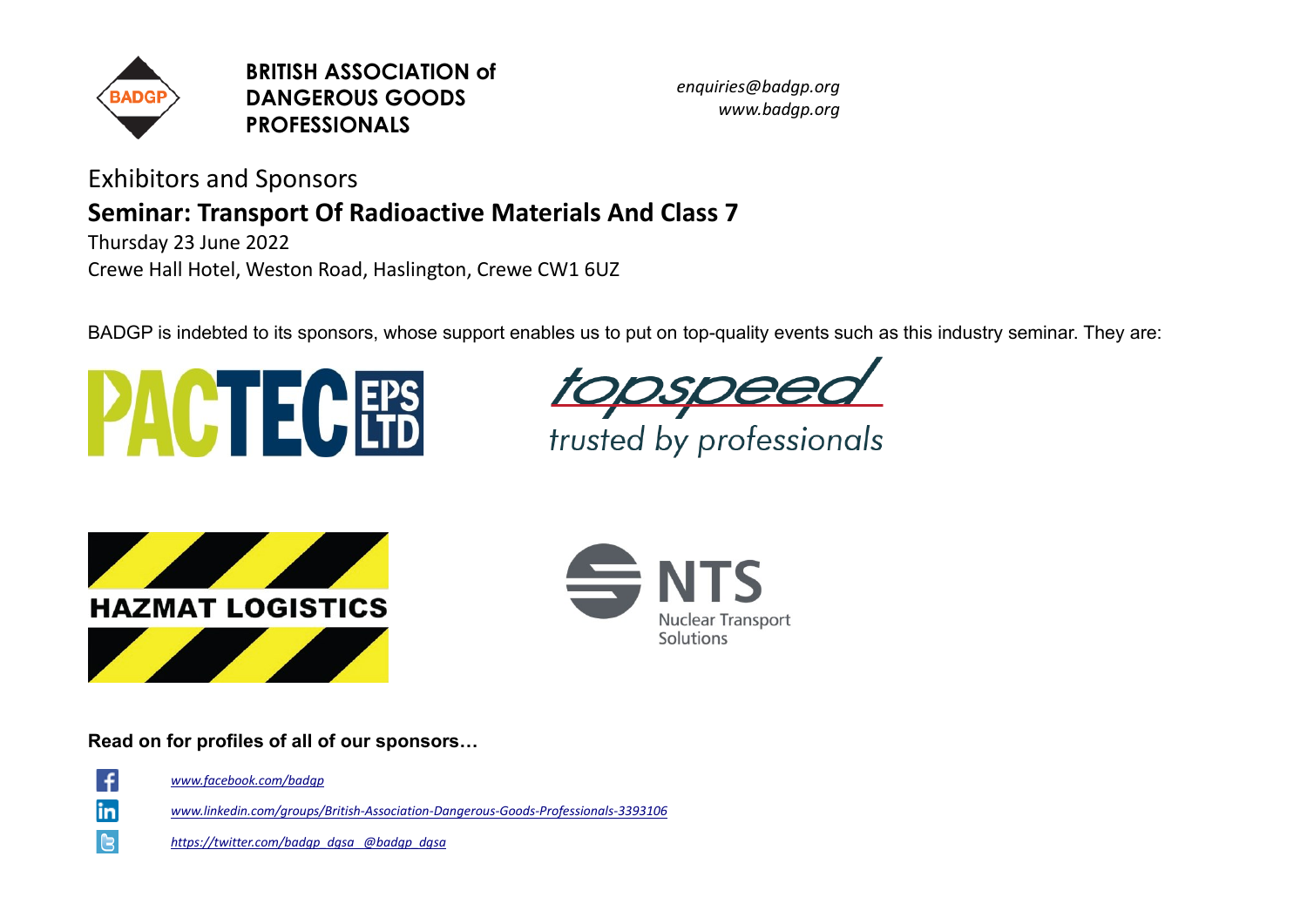

# **PACTECEPS**

#### **PacTec EPS Ltd**

PacTec EPS Ltd, a UK company design and manufacture flexible containment packaging solutions primarily for radioactive Low Level Wastes (LLW). This includes package Type's IP-1, Type 1P-2 and Type IP-3 containment packages. All PacTec packaging is tested and certified compliant with IAEA SSR-6 regulatory transport regulations. The underpinning substantiation is provided by a suite of Package Design Safety Report (PDSR) documentation, i.e. Certificate of Approval, Design Safety Report etc.

Our innovative flexible packaging solutions are utilized across the UK NDA nuclear sites plus many others and worldwide, providing a more cost-effective packaging solution together with cost reductions for transport and final disposal due to the improved packaging efficiencies, together with improved handling, and logistics.

In addition to our 'standard' LLW containment packages, we also provide a dual certified containment package as Type IP-1 and UN PGY, providing a unique package that ensures compliance with the transport requirements for hazardous wastes under PG2 and Class 7 LLW, e.g. LLW contaminated asbestos or NORM wastes.

T: +44 (0)1946 695005 [http://www.pacteceps.co.uk](http://www.pacteceps.co.uk/) <https://www.linkedin.com/company/pacteceps>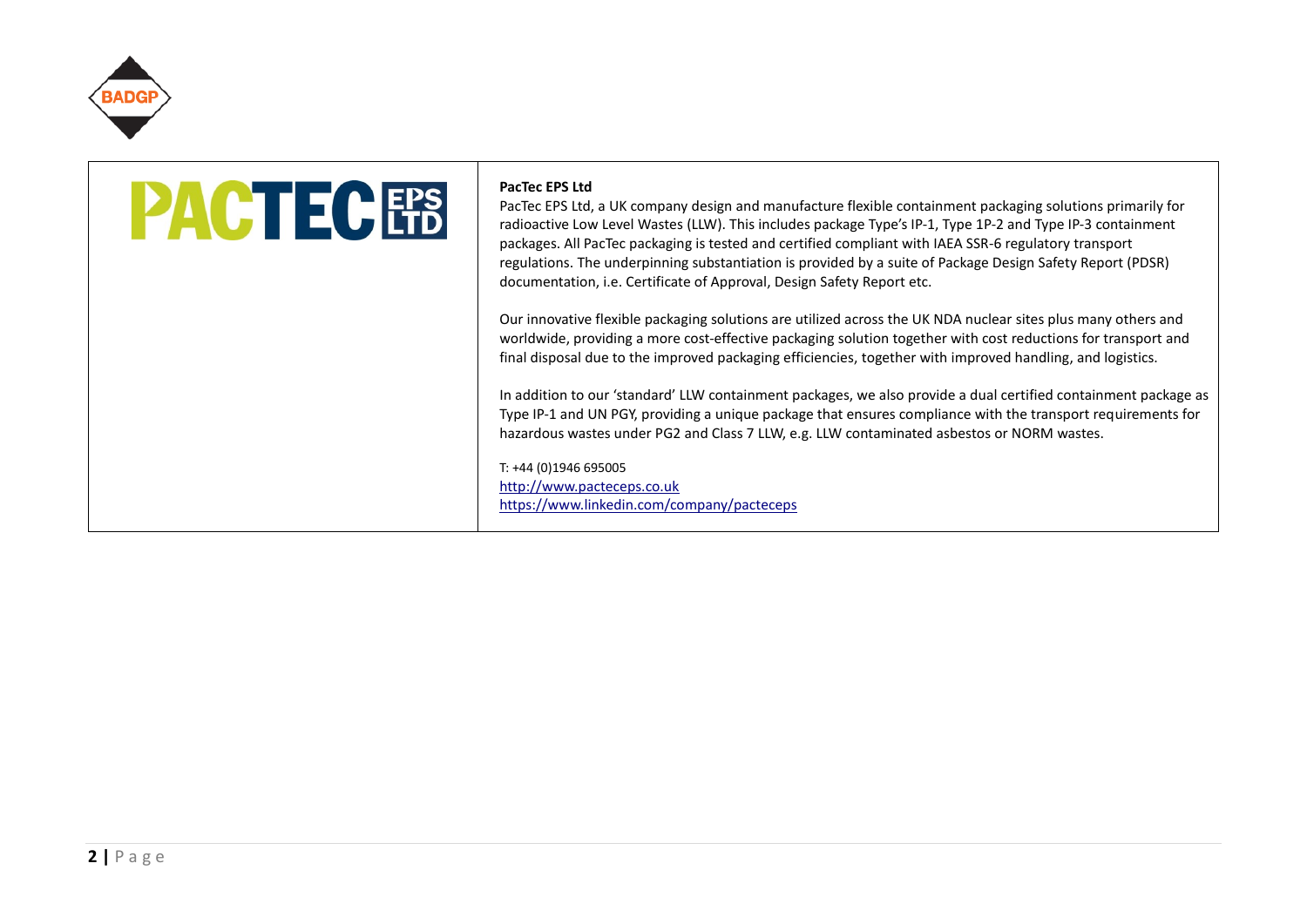

topspeed<br>trusted by professionals

### **Topspeed**

Topspeed provide specialist same-day and secure overnight courier services for the carriage of Dangerous Goods and other material subject to regulatory control.

To ensure the chain of custody and provide the highest levels of security over Radioactive Material, biomedical samples, High Consequence Dangerous Goods and Controlled Substances the company manages its fleet of over 140 company owned Mercedes Benz using a comprehensive real-time tracking and telematics platform.

All drivers are employed directly by Topspeed, they are security checked and provided with uniforms. Training including ADR, is provided within the Topspeed Academy in our Cheshire Operations Hub by our dedicated training and compliance officer.

The fleet vehicles are located across England, Scotland and Wales, they are all company owned and maintained by our in-house workshop and employed mechanic team.

For more information about Topspeed contact CEO Stephen Clegg or Managing Director Gillian Lockley.

[sclegg@topspeedcouriers.co.uk](mailto:sclegg@topspeedcouriers.co.uk) [glockley@topspeedcouriers.co.uk](mailto:glockley@topspeedcouriers.co.uk) [www.topspeedcouriers.co.uk](http://www.topspeedcouriers.co.uk/)

[www.twitter.com/topspeedcourier](http://www.twitter.com/topspeedcourier) [www.linkedin.com/company/topspeed-couriers-ltd](http://www.linkedin.com/company/topspeed-couriers-ltd) [www.facebook.com/topspeedcouriers](http://www.facebook.com/topspeedcouriers)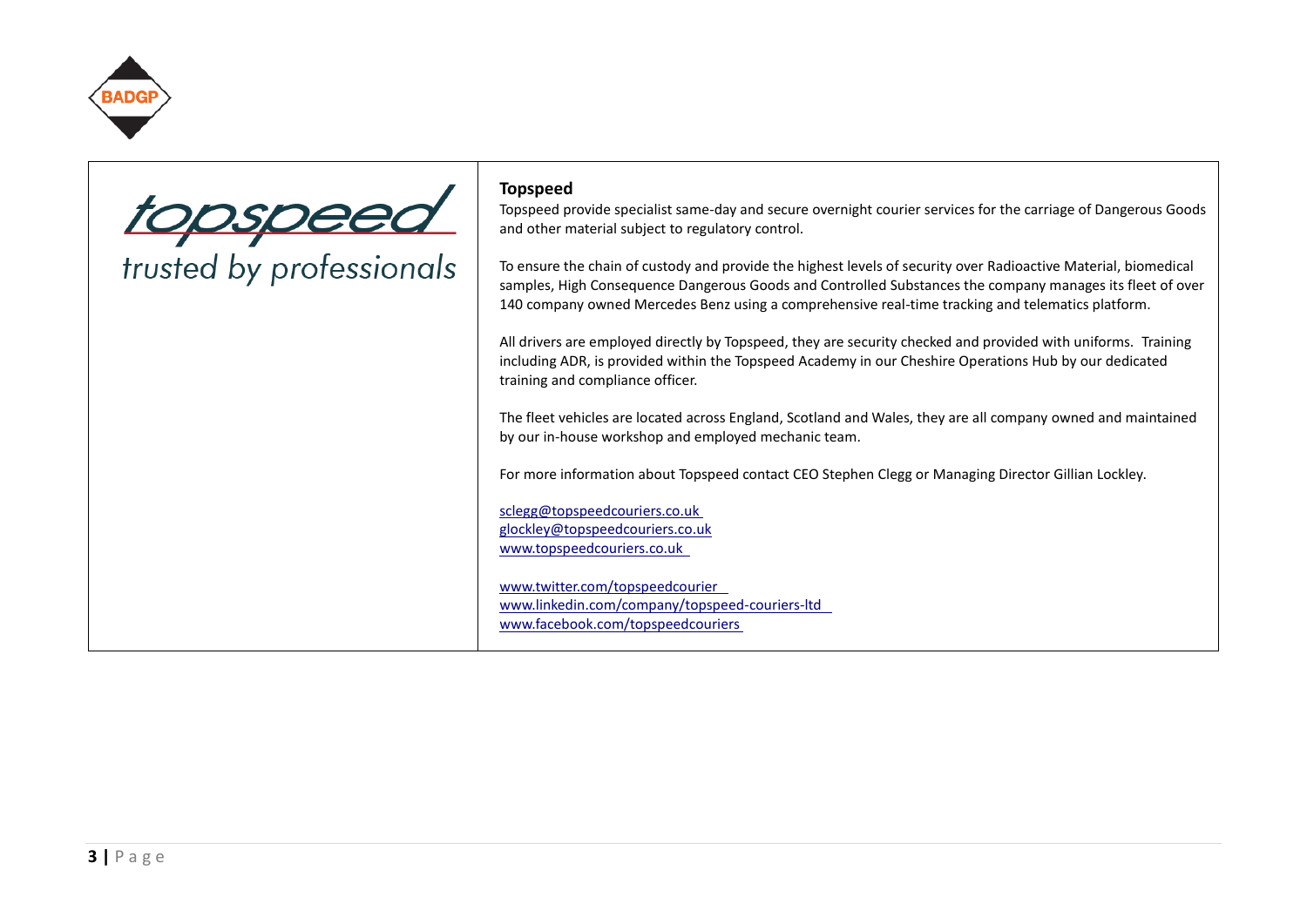



#### **Hazmat Logistics**

Hazmat Logistics Ltd is a specialist logistics company with offices near Heathrow, London and Edinburgh, Scotland. We have been operating for over fifteen years and have more than 100 years combined experience in transporting radioactive material and other classes of dangerous goods to worldwide destinations.

Hazmat Logistics Ltd offers a safe, efficient, and fully compliant service for the transport of Class 7 Radioactive Material and all other Classes of Dangerous Goods. Our technical expertise provides quality and value that cannot be challenged by our competitors. We provide a worldwide logistics service using our specialist knowledge of flight sectors, operator capabilities and airline handling procedures and rules. Our ADR drivers are certified for all Classes of DG, and operate within the UK, Ireland and Europe.

Hazmat Logistics Ltd has staff that are fully trained and experienced in transporting and handling all types of radioactive materials. We have two DGSA's with Class 7 experience available, who understand customer needs, the processes and the problems that can arise and are qualified to provide a wide range of advice. We can facilitate movements of all types of radioactive packages to meet our customers' requirements.

Hazmat is fully licenced as appropriate, to transport radioactive material in several countries in addition to the UK.

Our Management System is accredited to the international standards ISO 9001:2015 and ISO 14001:2015. We are a Regulated Agent for SPX (Known) Cargo, with ADR, IATA, IMDG certified staff. We can supply a range of excepted, Type A, Industrial packaging, and UN packaging.

We are an Affiliate Member of the Society for Radiological Protection.

[www.hazmatlogistics.co.uk/](http://www.hazmatlogistics.co.uk/)